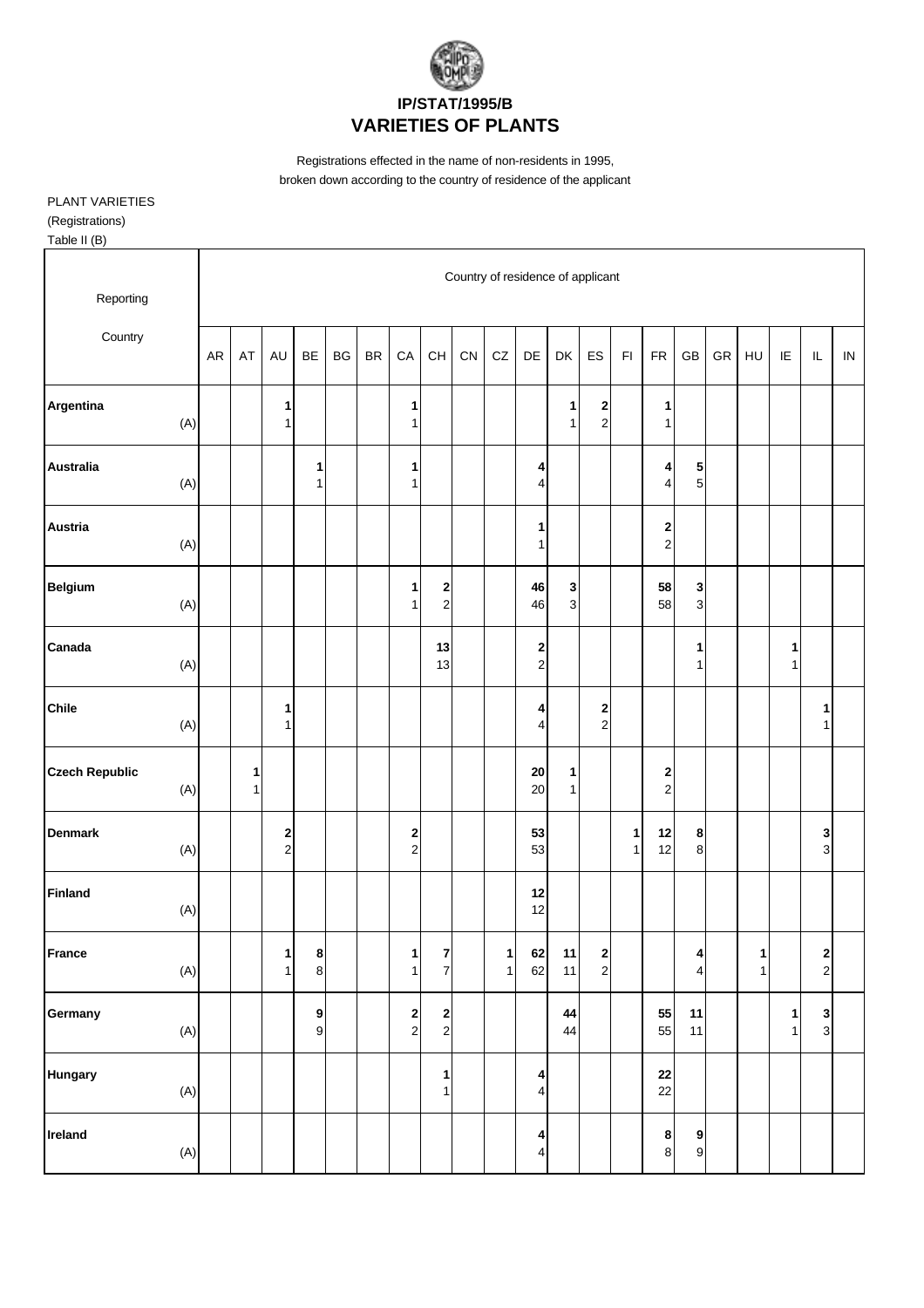

Enregistrements effectués au nom de non-résidents en 1995, répartis selon le pays de résidence du déposant

> OBTENTIONS VÉGÉTALES (Enregistrements) Tableau II (B)

|                                                             |                       |                   |                  |    |                   |           |          |                                           |           |           |    |                   | Pays de résidence du déposant |           |               |                  |    |                        |    |                              |                              |
|-------------------------------------------------------------|-----------------------|-------------------|------------------|----|-------------------|-----------|----------|-------------------------------------------|-----------|-----------|----|-------------------|-------------------------------|-----------|---------------|------------------|----|------------------------|----|------------------------------|------------------------------|
| Pays                                                        | <b>TOTAL</b>          |                   | Others<br>Autres | ZA | US                | <b>TR</b> | SK       | <b>SE</b>                                 | <b>RU</b> | <b>RO</b> | PT | PL                | <b>NZ</b>                     | <b>NO</b> | <b>NL</b>     | ${\sf M}{\sf X}$ | LU | $\mathsf{L}\mathsf{I}$ | KR | JP                           | $\mathsf{I}\mathsf{T}$       |
| Argentine<br>28(A)                                          | 28                    | 1<br>$\mathbf{1}$ |                  |    | 15<br>15          |           |          | $\overline{\mathbf{c}}$<br>$\overline{c}$ |           |           |    |                   | 3<br>$\mathsf 3$              |           |               |                  |    |                        |    | 1<br>$\overline{1}$          |                              |
| <b>Australie</b><br>63(A)                                   | 63                    |                   |                  |    | 23<br>23          |           |          |                                           |           |           |    |                   | 9<br>$\boldsymbol{9}$         |           | 16<br>16      |                  |    |                        |    |                              |                              |
| Autriche<br>3(A)                                            | 3                     |                   |                  |    |                   |           |          |                                           |           |           |    |                   |                               |           |               |                  |    |                        |    |                              |                              |
| <b>Belgique</b>                                             | 245<br>245(A)         |                   |                  |    | 18<br>18          |           |          |                                           |           |           |    |                   | 1<br>$\mathbf{1}$             |           | 109<br>109    |                  |    |                        |    |                              | 4<br>4                       |
| Canada<br>68 (A)                                            | 68                    |                   |                  |    | 31<br>31          |           |          | 8<br>8                                    |           |           |    |                   |                               |           | 12<br>12      |                  |    |                        |    |                              |                              |
| Chili<br>66 (A)                                             | 66                    |                   |                  |    | 30<br>30          |           |          |                                           |           |           |    |                   | 4<br>$\overline{4}$           |           | 24<br>24      |                  |    |                        |    |                              |                              |
| République<br>tchèque<br>68 (A)                             | 68                    |                   |                  |    | 1<br>1            |           | 37<br>37 |                                           |           |           |    |                   |                               |           | 6<br>6        |                  |    |                        |    |                              |                              |
| <b>Danemark</b>                                             | 159<br>159(A)         |                   |                  |    | 15<br>15          |           |          | 14<br>14                                  |           |           |    |                   |                               |           | 49<br>49      |                  |    |                        |    |                              |                              |
| Finlande<br>15(A)                                           | 15                    |                   |                  |    |                   |           |          |                                           |           |           |    |                   |                               |           | 3<br>3        |                  |    |                        |    |                              |                              |
| France                                                      | ${\bf 277}$<br>277(A) |                   |                  |    | 68<br>68          |           |          |                                           |           |           |    | 1<br>$\mathbf 1$  |                               |           | 78<br>78      |                  |    |                        |    | $\bf 6$<br>$\,$ 6 $\,$       | 24<br>24                     |
| Allemagne                                                   | 325<br>325 $(A)$      |                   |                  |    | 43<br>43          |           |          | $\frac{5}{5}$                             |           |           |    | 1<br>$\mathbf{1}$ |                               |           | 145<br>145    |                  |    |                        |    | $\mathbf{3}$<br>$\mathbf{3}$ | $\mathbf{1}$<br>$\mathbf{1}$ |
| Hongrie<br>37(A)                                            | ${\bf 37}$            |                   |                  |    | 9<br>$\mathbf{g}$ |           |          |                                           |           |           |    |                   |                               |           |               |                  |    |                        |    |                              | $\mathbf{1}$<br>$\mathbf{1}$ |
| $\begin{array}{c c} 24 & \ 24 & (A) \end{array}$<br>Irlande |                       |                   |                  |    |                   |           |          |                                           |           |           |    |                   |                               |           | $\frac{3}{3}$ |                  |    |                        |    |                              |                              |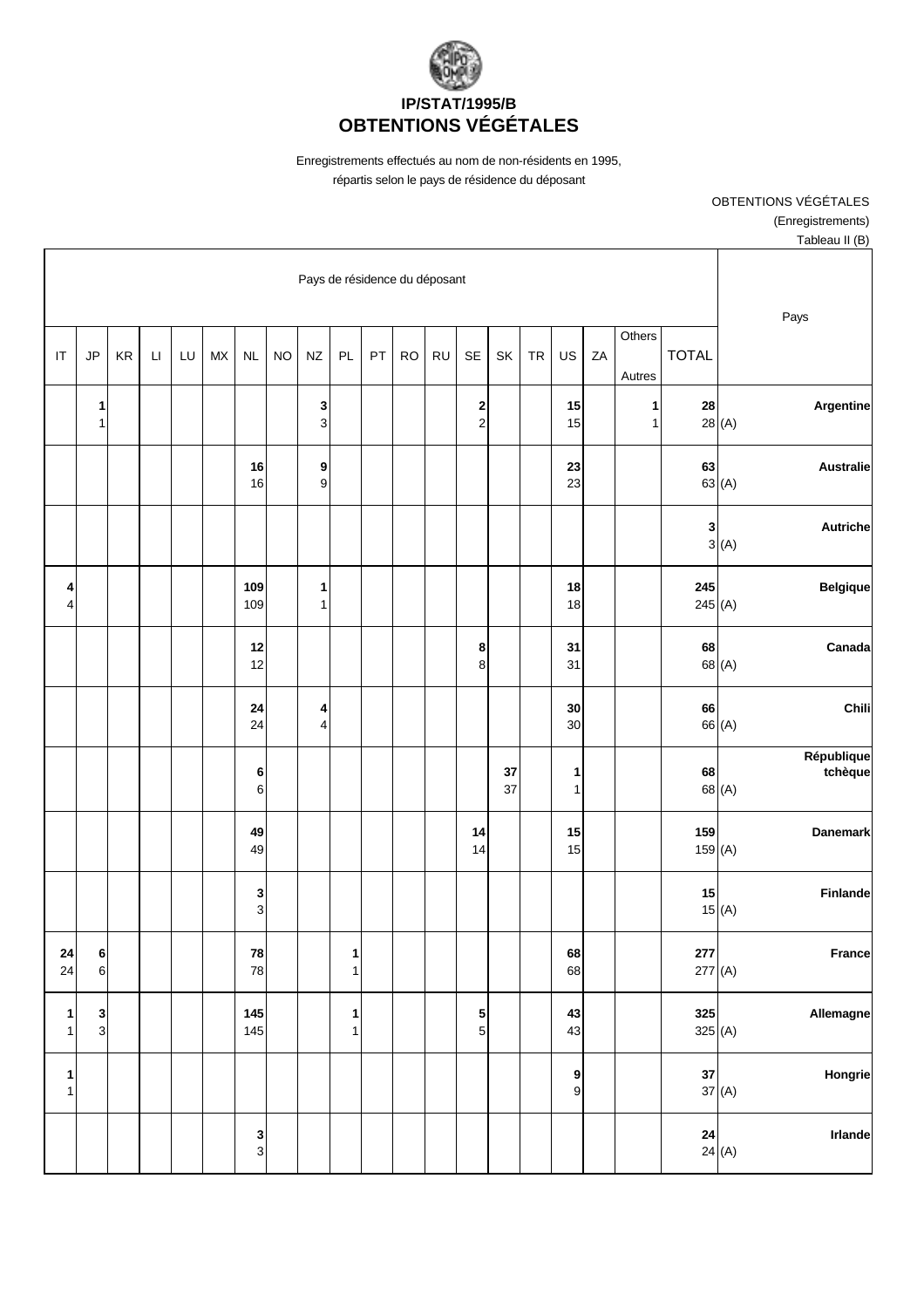

Registrations effected in the name of non-residents in 1995, broken down according to the country of residence of the applicant

PLANT VARIETIES (Registrations)

Table II (B)

| Reporting                |                |           |    |                              |                                           |    |               |                     |                                    |    | Country of residence of applicant |                                      |                     |    |                                |               |                     |    |    |                   |                   |          |
|--------------------------|----------------|-----------|----|------------------------------|-------------------------------------------|----|---------------|---------------------|------------------------------------|----|-----------------------------------|--------------------------------------|---------------------|----|--------------------------------|---------------|---------------------|----|----|-------------------|-------------------|----------|
| Country                  |                | <b>AR</b> | AT | AU                           | BE                                        | BG | $\mathsf{BR}$ | ${\sf CA}$          | CH                                 | CN | CZ                                | DE                                   | DK                  | ES | $\mathsf{F} \mathsf{I}$        | ${\sf FR}$    | GB                  | GR | HU | IE                | $\sf IL$          | $\sf IN$ |
| Israel                   | (A)            |           |    |                              | 1<br>$\mathbf{1}$                         |    |               |                     | $\bf 7$<br>$\boldsymbol{7}$        |    | 29<br>29                          | $\boldsymbol{9}$<br>$\boldsymbol{9}$ |                     |    |                                | 5<br>5        | 1<br>1              |    |    | 1<br>$\mathbf{1}$ |                   |          |
| Japan                    | (A)            |           |    |                              |                                           |    |               |                     |                                    |    |                                   |                                      |                     |    |                                | 10<br>10      |                     |    |    |                   |                   |          |
| <b>Netherlands</b>       | (A)            |           |    | $\mathbf{1}$<br>$\mathbf{1}$ | 15<br>15                                  |    |               | 3<br>$\overline{3}$ |                                    |    |                                   | 130<br>130                           | 39<br>39            |    | $\mathbf{2}$<br>$\overline{a}$ | 55<br>55      | 12<br>12            |    |    | $\mathbf{1}$<br>1 | 18<br>18          |          |
| <b>New Zealand</b>       | (A)            |           |    | 9<br>$\mathsf g$             | $\overline{\mathbf{c}}$<br>$\overline{2}$ |    |               |                     |                                    |    |                                   | 26<br>26                             | 10<br>10            |    |                                | $\frac{5}{5}$ | 14<br>14            |    |    |                   | 4<br>4            |          |
| Norway                   | (A)            |           |    |                              |                                           |    |               |                     |                                    |    |                                   | 15<br>15                             | 28<br>28            |    | 6<br>6                         |               |                     |    |    |                   |                   |          |
| Poland                   | (A)            |           |    |                              |                                           |    |               |                     | 1<br>1                             |    |                                   | 36<br>36                             | 8<br>8 <sup>1</sup> |    |                                | $\frac{3}{3}$ | 1<br>1              |    |    |                   |                   |          |
| Portugal                 | (A)            |           |    |                              |                                           |    |               |                     |                                    |    |                                   |                                      |                     |    |                                |               |                     |    |    |                   |                   |          |
| <b>Republic of Korea</b> | (B)            |           |    |                              |                                           |    |               |                     |                                    |    |                                   |                                      |                     |    |                                |               |                     |    |    |                   |                   |          |
| Romania                  | (B)            |           |    |                              |                                           |    |               |                     |                                    |    |                                   |                                      |                     |    |                                |               |                     |    |    |                   |                   |          |
| South Africa             | $(A)$          |           |    | 26<br>26                     |                                           |    |               | 1<br>$\mathbf{1}$   |                                    |    |                                   | 13<br>13                             |                     |    |                                | 18<br>18      | 1<br>1 <sup>1</sup> |    |    |                   | 1<br>$\mathbf{1}$ |          |
| Spain                    | (A)            |           |    |                              |                                           |    |               |                     |                                    |    |                                   |                                      |                     |    |                                |               |                     |    |    |                   |                   |          |
| Sweden                   | $(\mathsf{A})$ |           |    |                              |                                           |    |               |                     | $\overline{7}$<br>$\boldsymbol{7}$ |    |                                   | 19<br>19                             | 11<br>$11$          |    | 6<br>$6 \mid$                  |               |                     |    |    |                   |                   |          |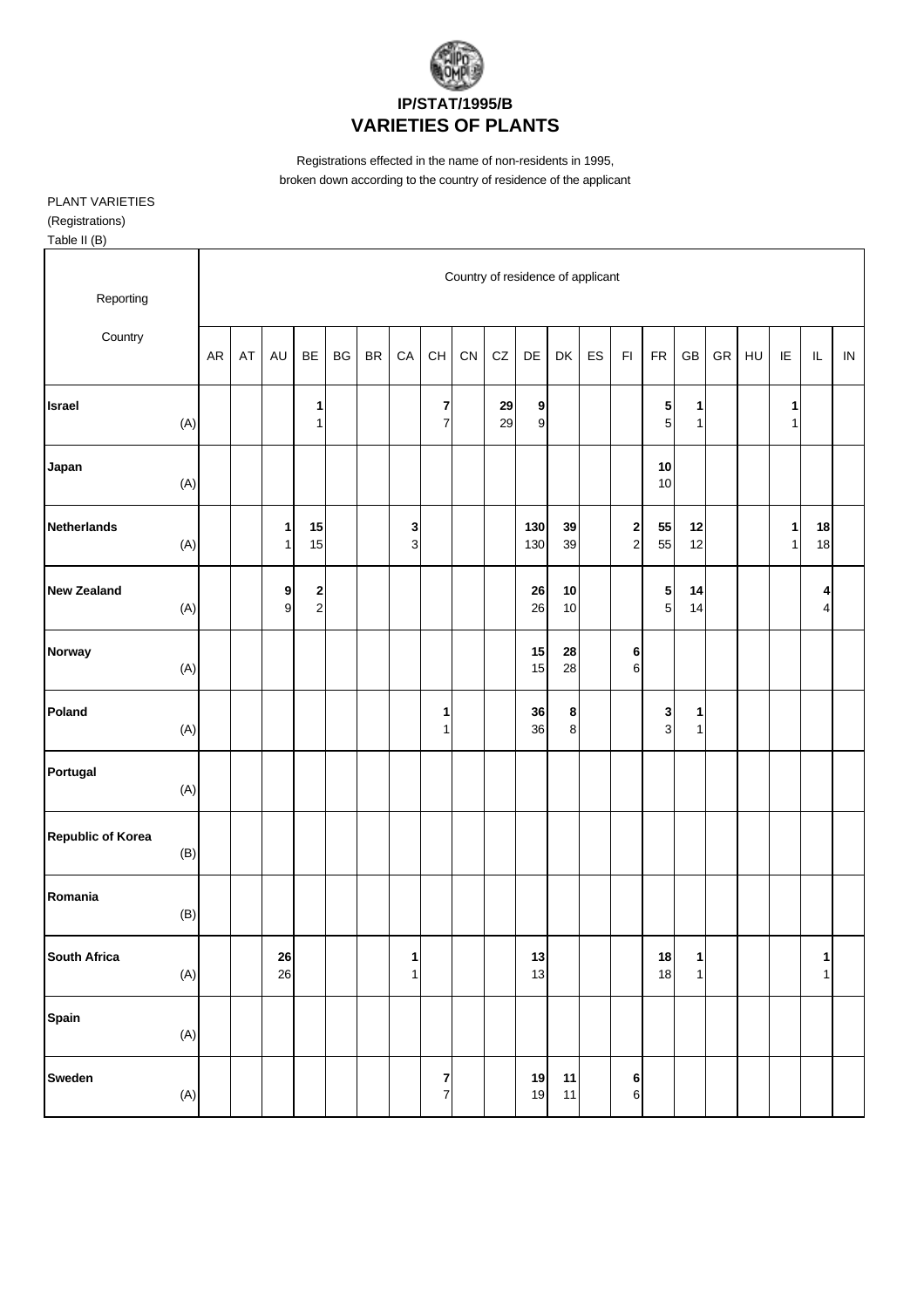

Enregistrements effectués au nom de non-résidents en 1995, répartis selon le pays de résidence du déposant

> OBTENTIONS VÉGÉTALES (Enregistrements) Tableau II (B)

|                                                                    |               |                     |                                |                     |           |    |                     | Pays de résidence du déposant |           |    |                                          |                   |           |            |                  |        |                        |    |                         |                                           |
|--------------------------------------------------------------------|---------------|---------------------|--------------------------------|---------------------|-----------|----|---------------------|-------------------------------|-----------|----|------------------------------------------|-------------------|-----------|------------|------------------|--------|------------------------|----|-------------------------|-------------------------------------------|
| Pays                                                               | <b>TOTAL</b>  | Others<br>Autres    | ZA                             | US                  | <b>TR</b> | SK | <b>SE</b>           | <b>RU</b>                     | <b>RO</b> | PT | PL                                       | $N\!Z$            | <b>NO</b> | <b>NL</b>  | ${\sf M}{\sf X}$ | LU     | $\mathsf{L}\mathsf{I}$ | KR | JP                      | $\mathsf{I}\mathsf{T}$                    |
| Israël<br>85 (A)                                                   | 85            |                     |                                | 1<br>1              |           |    |                     |                               |           |    |                                          |                   |           | 28<br>28   |                  |        |                        |    | 1<br>$\mathbf{1}$       | $\overline{\mathbf{c}}$<br>$\overline{c}$ |
| Japon<br>91(A)                                                     | 91            | 3<br>3              |                                | 2<br>$\overline{c}$ |           |    |                     |                               |           |    |                                          |                   |           | 70<br>70   |                  |        |                        |    |                         | 6<br>6                                    |
| Pays-Bas                                                           | 359<br>359(A) | 3<br>$\overline{3}$ | $\mathbf{2}$<br>$\overline{a}$ | 45<br>45            |           |    | 3<br>3              |                               |           |    | 1<br>1                                   | 1<br>$\mathbf{1}$ |           |            |                  | 4<br>4 |                        |    | 8<br>$\,8\,$            | 16<br>16                                  |
| Nouvelle-Zélande                                                   | 103<br>103(A) |                     |                                | 13<br>13            |           |    |                     |                               |           |    |                                          |                   |           | 15<br>15   |                  |        |                        |    | ${\bf 5}$<br>$\sqrt{5}$ |                                           |
| Norvège<br>56 (A)                                                  | 56            |                     |                                |                     |           |    | 2<br>$\overline{c}$ |                               |           |    |                                          |                   |           | 5<br>5     |                  |        |                        |    |                         |                                           |
| Pologne                                                            | 115<br>115(A) |                     |                                | 8<br>8              |           |    |                     |                               |           |    |                                          |                   |           | 58<br>58   |                  |        |                        |    |                         |                                           |
| Portugal<br>(A)                                                    |               |                     |                                |                     |           |    |                     |                               |           |    |                                          |                   |           |            |                  |        |                        |    |                         |                                           |
| République de<br>Corée<br>$\begin{array}{c c}\n2 & B\n\end{array}$ |               |                     |                                | 1<br>1              |           |    |                     |                               |           |    |                                          |                   |           |            |                  |        |                        |    | 1<br>$\mathbf{1}$       |                                           |
| Roumanie<br>(B)                                                    |               |                     |                                |                     |           |    |                     |                               |           |    |                                          |                   |           |            |                  |        |                        |    |                         |                                           |
| Afrique du Sud                                                     | 164<br>164(A) | 11<br>11            |                                | 63<br>63            |           |    |                     |                               |           |    |                                          |                   |           | 27<br>27   |                  |        |                        |    | $\frac{3}{3}$           |                                           |
| Espagne<br>(A)                                                     |               |                     |                                |                     |           |    |                     |                               |           |    |                                          |                   |           |            |                  |        |                        |    |                         |                                           |
| Suède<br>66 (A)                                                    | 66            |                     |                                | 11<br>11            |           |    |                     |                               |           |    | $\begin{array}{c} \n2 \\ 2\n\end{array}$ |                   |           | $10$<br>10 |                  |        |                        |    |                         |                                           |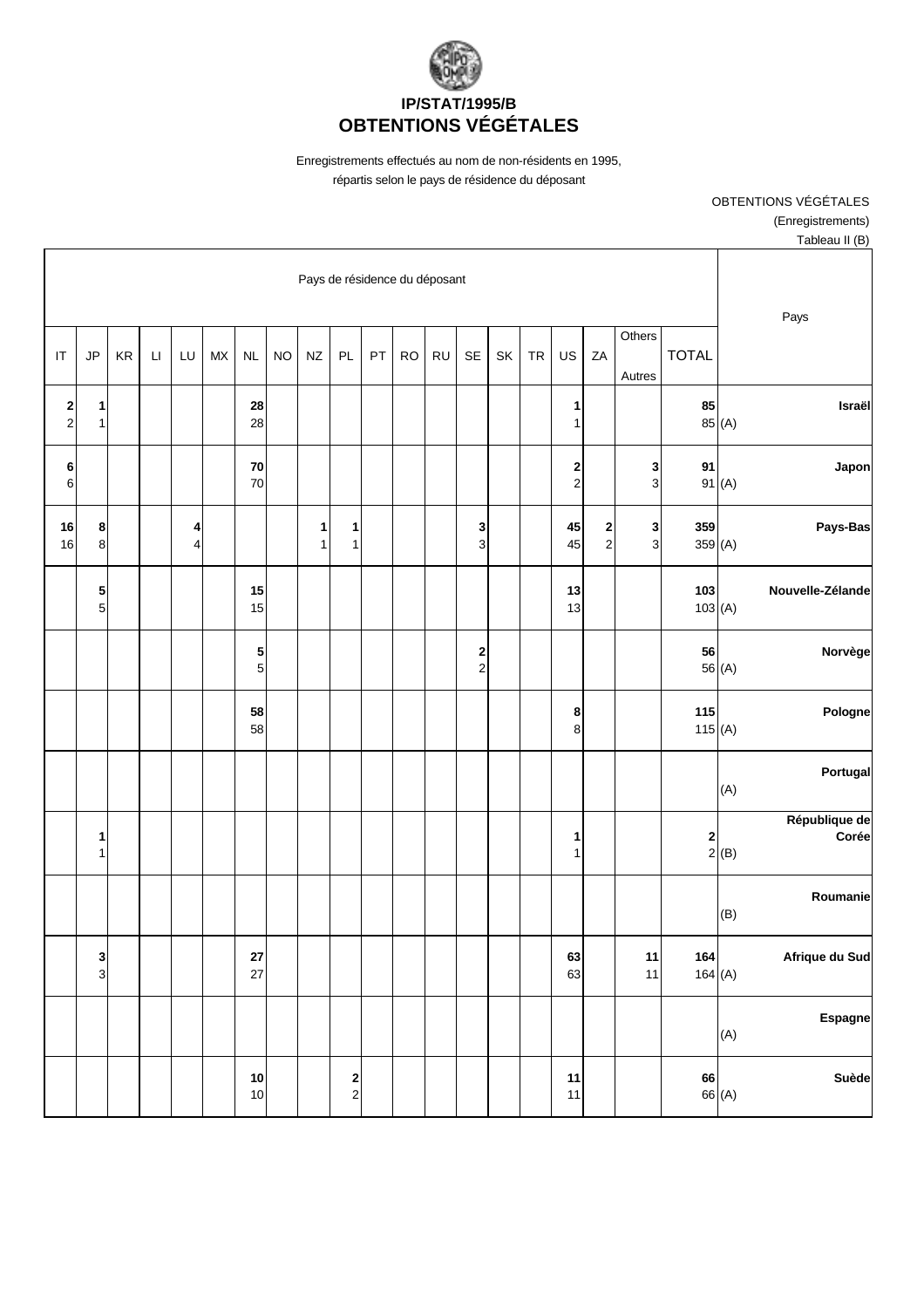

Registrations effected in the name of non-residents in 1995, broken down according to the country of residence of the applicant

## PLANT VARIETIES (Registrations)

| Table II (B) |
|--------------|
|--------------|

| Reporting                                        |        |    |        |                   |    |           |                     |    | Country of residence of applicant |        |          |                                  |    |    |           |          |    |    |                                    |                     |    |
|--------------------------------------------------|--------|----|--------|-------------------|----|-----------|---------------------|----|-----------------------------------|--------|----------|----------------------------------|----|----|-----------|----------|----|----|------------------------------------|---------------------|----|
| Country                                          | AR     | AT | AU     | BE                | BG | <b>BR</b> | CA                  | CH | ${\sf CN}$                        | CZ     | DE       | DK                               | ES | F1 | <b>FR</b> | GB       | GR | HU | IE                                 | IL                  | IN |
| <b>Switzerland</b><br>(A)                        |        |    |        |                   |    |           |                     |    |                                   |        | 67<br>67 | $\overline{7}$<br>$\overline{7}$ |    |    | 10<br>10  |          |    |    |                                    |                     |    |
| <b>United Kingdom</b><br>(A)                     |        |    |        | 1<br>1            |    |           | 1<br>1              |    |                                   | 1<br>1 | 71<br>71 | 21<br>21                         |    |    | 20<br>20  |          |    |    | $\boldsymbol{2}$<br>$\overline{2}$ | 4<br>$\overline{4}$ |    |
| <b>United States of</b><br><b>America</b><br>(B) |        |    | 3<br>3 | 3<br>$\mathbf{3}$ |    |           | 7<br>$\overline{7}$ |    |                                   |        | 44<br>44 | 16<br>16                         |    |    | 16<br>16  | 16<br>16 |    |    | 1<br>$\mathbf{1}$                  | 21<br>21            |    |
| <b>Uruguay</b><br>(A)                            | 5<br>5 |    |        |                   |    |           |                     |    |                                   |        |          |                                  |    |    |           |          |    |    |                                    |                     |    |